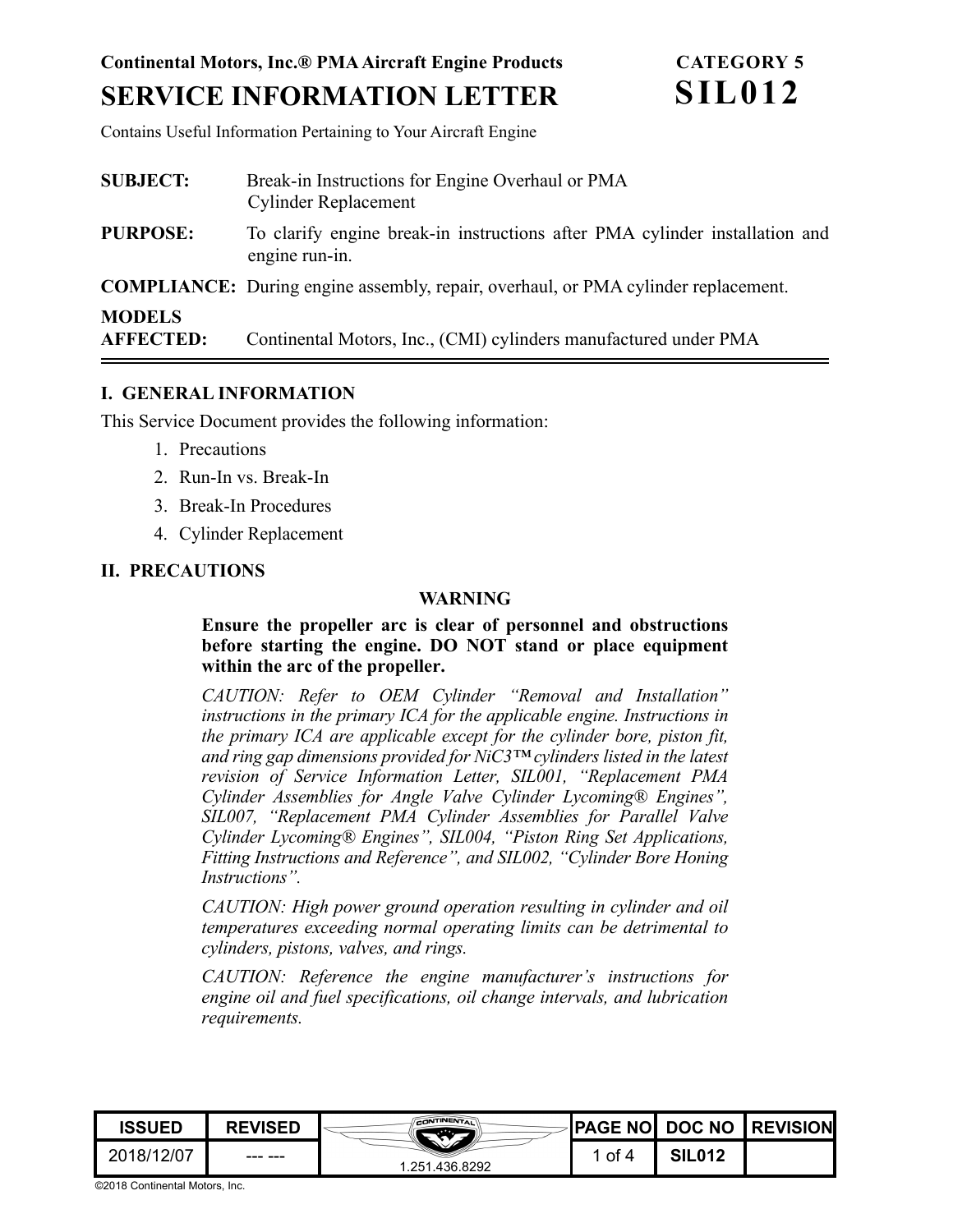## **III. RUN-IN vs. BREAK-IN**

Engine overhaul shops typically run-in all engines for a period of one to two hours prior to release for installation in the airframe. *However,* run-in was never intended to be a complete break-in*.* The objective of the run-in is to:

- 1. Verify the engine meets rated power specification
- 2. Correct any oil, fuel, or induction leaks
- 3. Check and adjust engine fuel system
- 4. Check and adjust engine oil pressure

**After run-in,** the engine is released to the installer who provides the airframe, baffling, fuel settings, and all aircraft interface considerations. **Break-in** is not complete until the engine oil consumption has stabilized and many hours of operation have elapsed.

## **IV. BREAK-IN PROCEDURES**

We recommend these procedures to break-in a new, overhauled, or repaired engine:

NOTE: The following break-in procedures apply for through-hardened steel and Nickel+Carbide™ cylinder bores.

NOTE: Use 50-weight, aviation grade mineral oil for engine break-in.

## **(First 25 Hours, or until engine oil consumption stabilizes)**

- 1. Ensure all precautions contained in [Section II, "PRECAUTIONS"](#page-0-0) have been observed.
- 2. Ensure the engine has been run-in according to the engine manufacturer's instructions with no outstanding discrepancies.
- 3. Follow the engine manufacturer's instructions for engine break-in listed in the primary ICA.

# **V. CYLINDER REPLACEMENT**

- 1. Cylinder repairs must be performed by personnel authorized to perform the repairs by the FAA, or equivalent airworthiness authority.
- 2. All replacement parts must be approved by the FAA and have traceability to their origin. Do not reuse rings removed from the piston.
- 3. If the removed cylinder(s) is reinstalled, determine the type of cylinder bore surface and follow the appropriate requirements described below:
	- a. Through-hardened steel cylinders hone the cylinder barrel finish to the bore. New rings must be fitted to the pistons.
	- b.  $NiC3<sup>TM</sup>$  cylinders hone the cylinder barrel finish to the bores using procedures contained in the latest revision of Service Document - SIL002, *"Cylinder Bore Honing Instructions."*

# **WARNING**

**DO NOT install chrome, chromium plated, or bimetallic faced rings, under any circumstances, in chrome (Channelcromium® or Cermichrome®) or Nickel Carbide (NiC3™) cylinder bores.** 

| <b>ISSUED</b> | <b>REVISED</b> | CONTINENTAL                   |      |               | ∤PAGE NO∐DOC NO ∐REVISION |
|---------------|----------------|-------------------------------|------|---------------|---------------------------|
| 2018/12/07    |                | P.O. Box 90, Mobile, AL 36601 | of 4 | <b>SIL012</b> |                           |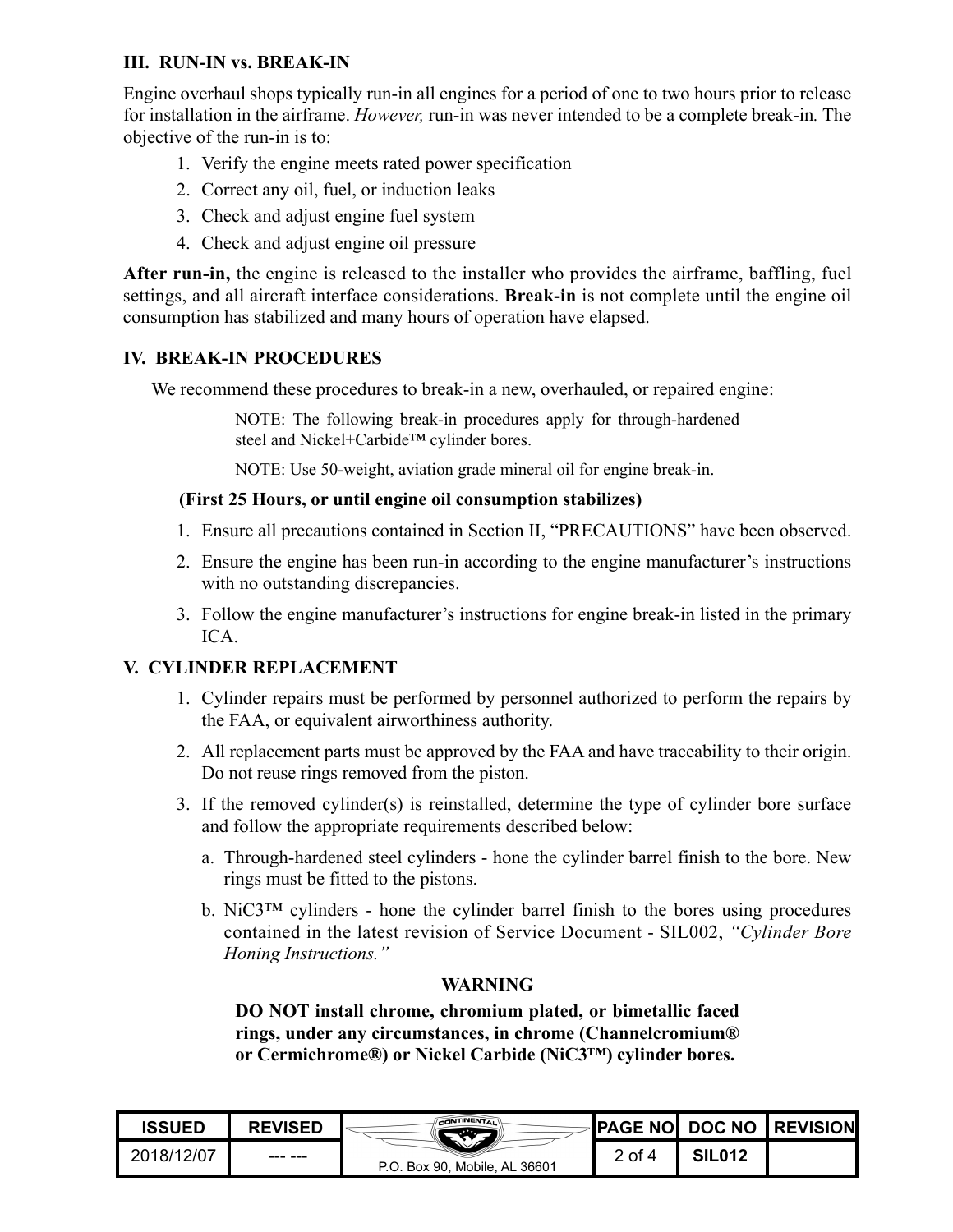- 4. The cylinder bore and the ring materials must be compatible. Any orange paint on the outside of the cylinder is a good visual clue that the bore has been chrome plated. See the latest revision of Service Instruction SIL004, *"Piston Ring Sets Applications, Fitting Instructions and Reference."*
- 5. Verify proper ring fit and gap according to the instructions in SIL004, *"Piston Ring Sets Applications, Fitting Instructions and Reference."*

*CAUTION: Cleanliness is imperative. Debris from applying the ring finish, gapping piston rings, grinding seats, reaming guides, as well as airborne contamination, can cause severe damage to the engine.* 

- 6. Lubricate bores, pistons, and rings with a properly formulated assembly lubricant.
- 7. Install cylinder(s) according to the engine manufacturer's instructions. Always use the most current version of the referenced Lycoming® aircraft engines ICA.

*CAUTION: Do not use any oil containing anti-scuffing additives during break-in.*

*CAUTION: Do not break-in replacement cylinders with oils containing synthetic components. Synthetic oils will interfere with the ring and bore mating process which we want to occur as quickly as possible.*

- 8. Service the engine with new engine oil filter and 50-weight oil aviation grade mineral oil to complete break-in.
	- a. Monitor oil consumption frequently during the break-in period. Service the oil level, as needed, to keep the oil level above minimum operating level.
	- b. Replace the engine oil and filter at 25-Hour intervals until engine oil consumption stabilizes.

## **VI. INSTRUCTIONS FOR CONTINUED AIRWORTHINESS (ICA), REFERENCES**

Table 1 is provided to serve as a reference to all service and maintenance personnel engaged in the repair and overhaul of Lycoming® aircraft engines. The documents referenced in Table 1 are subject to revision or supersedure. Always use the most current version of the referenced ICA.

| <b>ICA</b> | Lycoming® Reference ICAs <sup>1</sup>                 |  |  |
|------------|-------------------------------------------------------|--|--|
| 60294-7    | Lycoming® Direct Drive Engine Overhaul Manual         |  |  |
| 60294-5    | Lycoming® Reduction Gear Drive Engine Overhaul Manual |  |  |

|  | <b>Table 1. Reference ICAs</b> |  |
|--|--------------------------------|--|
|--|--------------------------------|--|

1. Any copyright associated with the referenced ICAs is not connected to, affiliated with, sponsored by, or endorsed by Continental Motors or any of their related or affiliate companies.

| ISSUED     | <b>REVISED</b> | CONTINENTAL<br>.<br>.436.8292<br>.251 |        |               | <b>PAGE NOI DOC NO REVISION</b> |
|------------|----------------|---------------------------------------|--------|---------------|---------------------------------|
| 2018/12/07 | --- ---        |                                       | კ of 4 | <b>SIL012</b> |                                 |